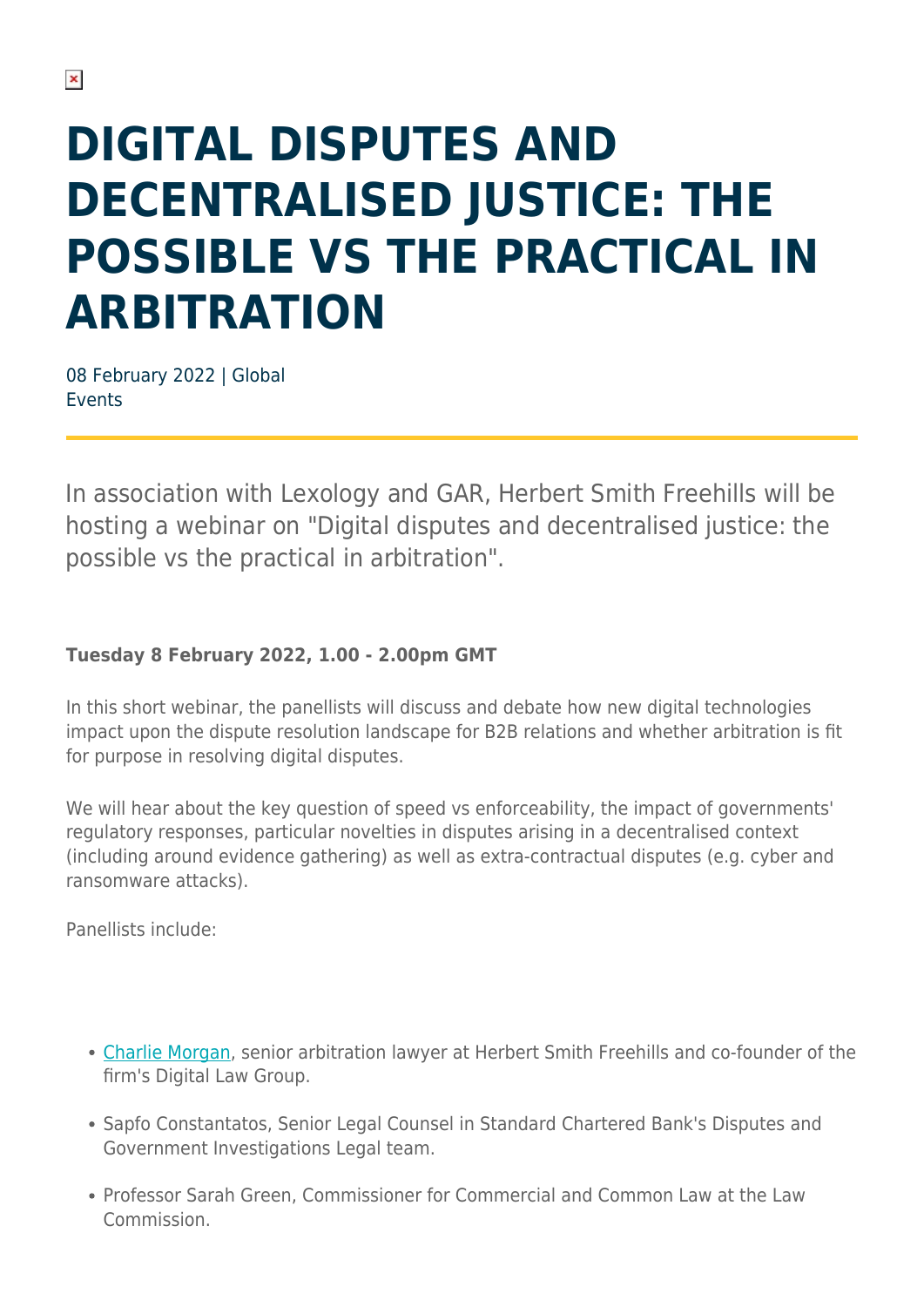• Sam Goodman, Barrister at Twenty Essex

The webinar will be taking place on Tuesday 8 February 2022 at 13:00 – 14:00. To register and find out more information, follow the link below for what promises to be a thought provoking but practical session!

[Register here](https://register.gotowebinar.com/register/255686351319498765?source=HSF)